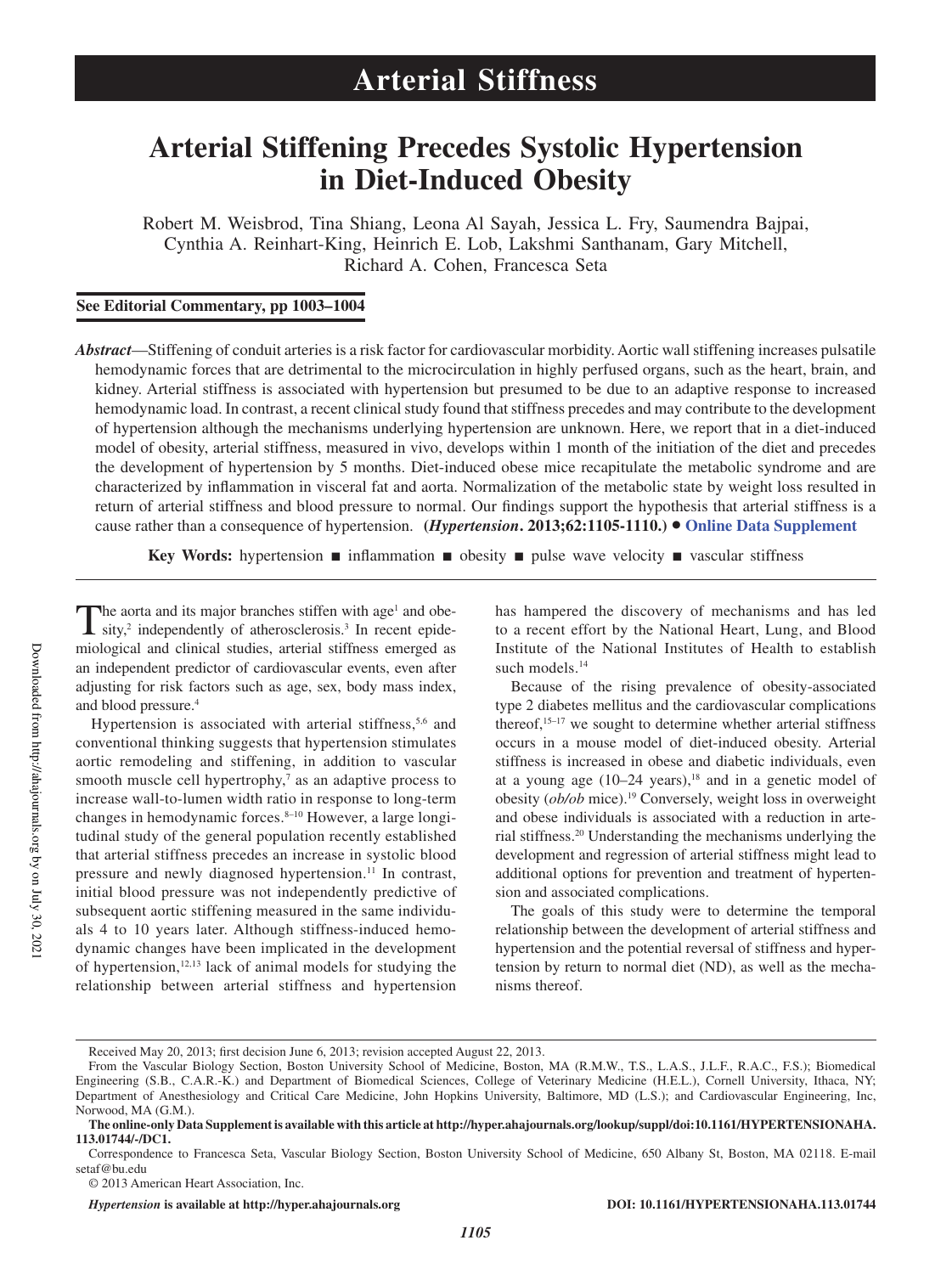## **Methods**

A detailed description of Methods can be found in online-only Data Supplements.

#### **Results**

## **High-Fat/High-Sucrose Diet Recapitulates Human Metabolic Syndrome in Mice**

High-fat/high-sucrose (HFHS) feeding significantly increased body weight (Figure S1A in the online-only Data Supplement) and fat mass compared with ND by 2 months, whereas lean mass remained unchanged over time (Figure S1B). Also within 2 months, mice became glucose intolerant (Figure S1C) and insulin resistant (Figure S1D). In addition to obesity and glucose intolerance, HFHS-fed mice developed chronic inflammation, as evidenced by substantial infiltration of activated macrophages in the visceral fat surrounding the kidneys (Figure S2A). Microalbuminuria, an indicator of kidney damage, was significantly increased after 4 months of HFHS diet (Figure S2B).

## **Arterial Stiffness Is Increased by HFHS Diet and Precedes Systolic Hypertension**

Pulse wave velocity (PWV), an index of arterial stiffness measured by ultrasonography, was significantly increased by 2.4-fold after 1 month of HFHS compared with ND, and it remained elevated ≤8 months (Figure 1A). PWV was similarly elevated when assessed from the aortic arch to abdominal aorta as it was in the abdominal aortic segment  $(6.3 \pm 1.3 \text{ versus}$ 3.4 $\pm$ 0.6 mm/ms in ND and 5.7 $\pm$ 0.9 versus 2.8 $\pm$ 1.0 mm/ms in ND, respectively; *P*<0.05). The increase in PWV was confirmed by invasive hemodynamic measurements both at baseline and after phenylephrine (Figure 1B and Table S1).

To address the temporal relationship between arterial stiffness and hypertension, young mice (8 weeks old) were implanted with radiotelemetry pressure transducers and followed after starting HFHS for ≤1 year. The first statistically significant increase in systolic blood pressure (Figure1C) and mean arterial pressure (Figure S3A) was observed after 6 months, whereas diastolic blood pressure was not significantly different (Figure S3B). Pulse pressure, an indirect index of arterial stiffness, gradually increased and reached statistical significance at 6 months (from baseline 26.4±2.0 to 37.8±2.2 mm Hg, n=4–6; Figure S3C). Systolic blood pressure (Figure 1D), mean arterial pressure (Figure S3D), and pulse pressure (Figure S3F) were also significantly and consistently elevated in HFHS-fed mice (n=11) compared with ND-fed mice (n=9) when blood pressure transducers were implanted between 5 and 6 months of diet and values were recorded for 1 month thereafter.

Spectral analysis of high-frequency telemetry recordings, performed to assess whether obesity-associated activation of the sympathetic nervous system $21$  could contribute to the hypertension observed after 6 months of HFHS diet, showed increased sympathetic modulation of blood pressure and heart rate in mice fed HFHS diet for 8 months compared with ND (Table S2). This was accompanied by significantly increased plasma norepinephrine in mice fed HFHS for 8 months compared with ND but not for 2 months (Table S3). Consistent with HFHS-associated sympathetic activation, heart rate was slightly but significantly elevated in HFHS-fed mice (Figure S3G) compared with ND-fed mice (Figure S3H), and this was reduced to normal values when obese mice were reversed to ND (Figure S3I).

### **Early Vascular Changes in HFHS-Fed Mice**

Within 2 months of diet when the increase in PWV because of HFHS diet was fully developed, the aortas from HFHS mice had impaired relaxation to acetylcholine (Figure 2A), indicating reduced endothelial nitric oxide (NO) function. In addition, the activity of tissue transglutaminase-2 (TG-2), an NO-sensitive enzyme that contributes to arterial stiffening in aged mice and rats by increasing extracellular matrix crosslinking,<sup>22</sup> was significantly increased in aortic lysates from HFHS-fed mice, consistent with reduced NO bioavailability



**Figure 1.** Arterial stiffness precedes hypertension in diet-induced obese mice. Pulse wave velocity (PWV, mm/ms), an index of arterial stiffness, measured by Doppler echocardiography, mean±SD, n=4 to 10 each group (**A**) and invasively with high-fidelity pressure catheters, mean±SEM, n=8 each group (**B**) is increased in high-fat/high-sucrose (HFHS)– fed mice within 2 months. Mean arterial pressure was modulated by intravenous infusion of phenylephrine (0.1 μg/g body weight). \**P*<0.05 vs normal diet (ND) or ND baseline; #*P*<0.05 vs HFHS baseline; \$*P*<0.05 vs ND-phenylephrine. Mice develop systolic hypertension after 6 months of HFHS (**C**) compared with ND (**D**). \**P*<0.05 vs baseline (time 0) or ND. SBP indicates systolic blood pressure.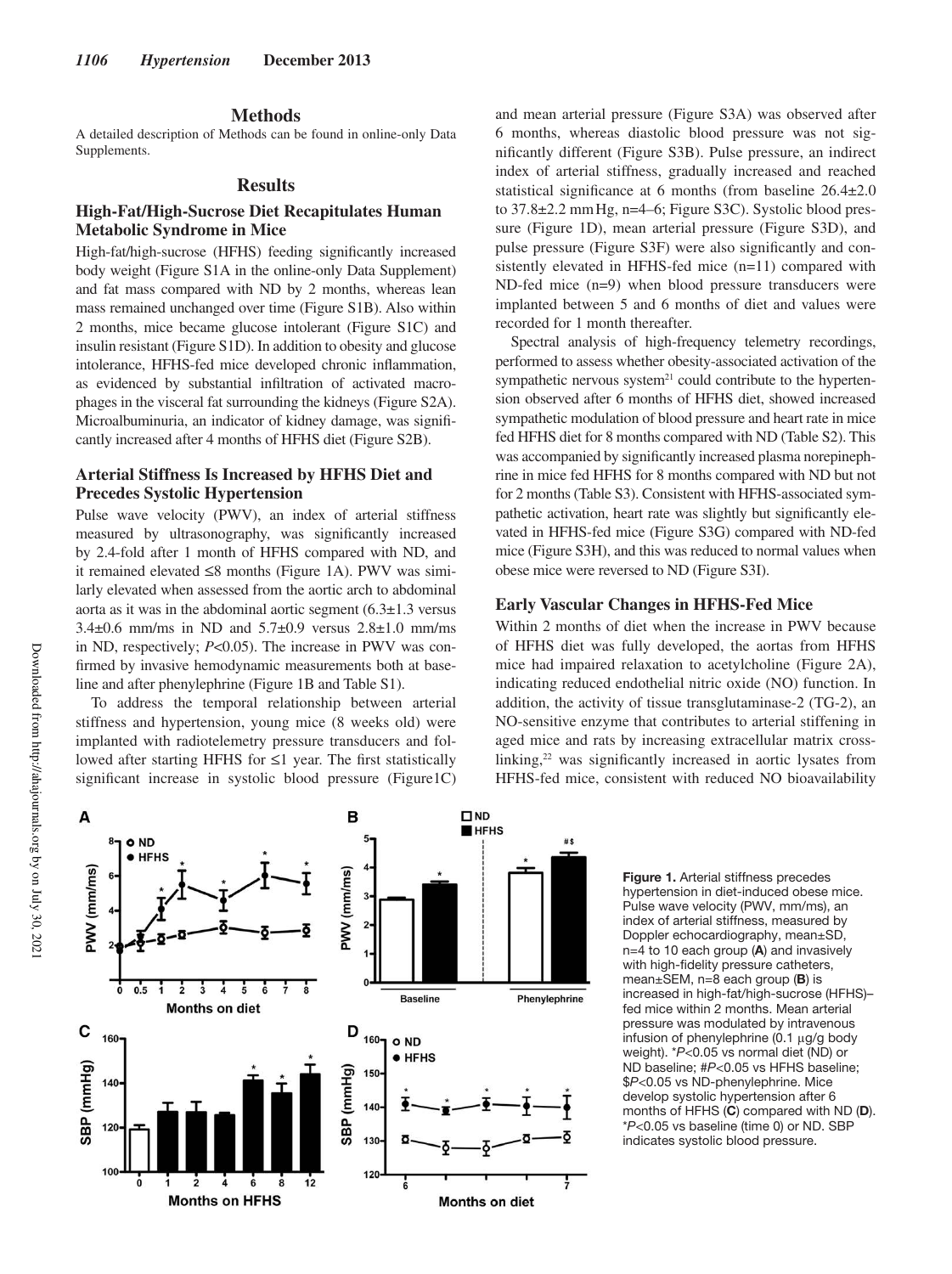

**Figure 2.** Impaired nitric oxide (NO) bioavailability and aortic inflammation in diet-induced obese mice. **A**, Vasorelaxation to acetylcholine (1×10−9 to 1×10−5 mol/L) in aortas from mice fed normal diet (ND) or high-fat/high-sucrose (HFHS) diet (n=5 each group; \**P*<0.05). **B**, Transglutaminase-2 (TG-2) activity, an index of NO bioavailability, measured on aortic lysates from NDand HFHS-fed mice. Dot blot intensity quantification expressed graphically as % ND (n=4 each group. \**P*<0.05). **C**, Inflammatory cytokines tumor necrosis factor (TNF)- $\alpha$ , monocyte chemoattractant protein (MCP)-1, and macrophage inflammatory protein (MIP)-1 $\alpha$  mRNA were significantly upregulated in aortic extracts from HFHS-fed mice (n=8) compared with ND-fed mice (n=8). Data are expressed as fold change over ND (\**P*<0.05).

(Figure 2B). Inflammation associated with obesity was evidenced at 2 months by ≈3-fold increases in aortic mRNA expression of tumor necrosis factor (TNF)-α, monocyte chemoattractant protein-1 (MCP-1), and macrophage inflammatory protein-1 $\alpha$  (MIP1 $\alpha$ ) (Figure 2C). There was no significant increase in collagen content in aortas from obese mice compared with ND-fed mice (Figure S4).

#### **Arterial Stiffness and Hypertension Are Reversed by Return to ND**

To determine whether arterial stiffness in obese mice is reversible, mice fed HFHS diet for 5 months were reverted to ND (henceforth referred to as HFHS/ND versus ND/ND control mice that were on ND for the entire duration). In just 2 weeks, obese mice lost 12.5% of body weight and returned to the body weight of ND-fed mice within 2 months of diet reversal (Figure 3A, left). A 50% loss in fat mass occurred with no significant change in lean mass and was accompanied by normalization of hyperinsulinemia (Figure 3B), indicating amelioration of metabolic state.

Similarly, PWV was reduced to control values within 2 months of diet reversal (Figure 3A, right). At this time point, systolic blood pressure and mean arterial pressure were significantly reduced to values not significantly different from those in control mice (Figure 3C).

## **In Vitro Aortic Stiffness, Aortic Inflammation, and Oxidant Stress Are Reduced After Return to ND**

The force required for a fixed indentation of the basement membrane of endothelium-denuded aorta showed that HFHS significantly increased stiffness by 2-fold (52±4.8 kPa, n=7 versus 24±2.8 kPa in ND, n=10). This returned to normal levels after diet reversal in HFHS/ND (30.5±3.7 kPa, n=8; Figure 4A).

HFHS diet stimulated aortic hypertrophy compared with ND (medial area: 0.135±0.014 in HFHS versus 0.100±0.005 mm<sup>2</sup> in ND; *P<*0.05). Although this might have contributed to aortic stiffness, medial area remained unchanged after reversal to ND  $(0.14 \pm 0.02 \text{ mm}^2, \text{ n=8}; \text{Figure 4B}).$ 

HFHS-induced upregulation of inflammatory genes in aortas was normalized after reversal to ND (Figure 4C). In addition, immunostaining of aortic sections with a specific anti–N-ε-(γ-glutamyl)-lysine antibody, indicative of TG-2 activity, revealed reduced extracellular matrix cross-links after diet reversal (Figure 5A) despite no change in TG-2 expression between different diet groups (Figure S5). Aortic immunostaining with a specific antisulfonylated sarco/endoplasmic reticulum Ca2+-ATPase (SERCA) showed that HFHS increased SERCA oxidation, used as an index of oxidant stress,<sup>23-25</sup> compared with ND, and this was decreased by reversal to ND (Figure 5B).

## **Discussion**

Here, we report for the first time that in an animal model of diet-induced obesity arterial stiffness develops rapidly and precedes the onset of hypertension. In mice fed a diet rich in fat and sucrose, PWV, measured both by Doppler ultrasonography and invasively, was elevated coincident with increased fat mass, glucose intolerance, and hyperinsulinemia but preceded the gradual onset of kidney damage, manifested by albuminuria, cardiac diastolic dysfunction,<sup>26</sup> and hypertension. In accordance with increased PWV, we found evidence of increased material stiffness of the aortic intimal extracellular matrix, measured in vitro by atomic force microscopy, in response to HFHS feeding that was normalized by reversal to ND. Extracellular membrane stiffening of the intima can increase endothelial permeability, potentially contributing to the development of atherosclerosis.<sup>27</sup> Material stiffness of the aortic extracellular matrix<sup>28</sup> or vascular cells<sup>29</sup> have recently emerged as novel biomechanical paradigms of agingassociated arterial stiffness.

Tachycardia-associated sympathetic hyperactivity is found in obese hypertensive individuals and is explained, in part,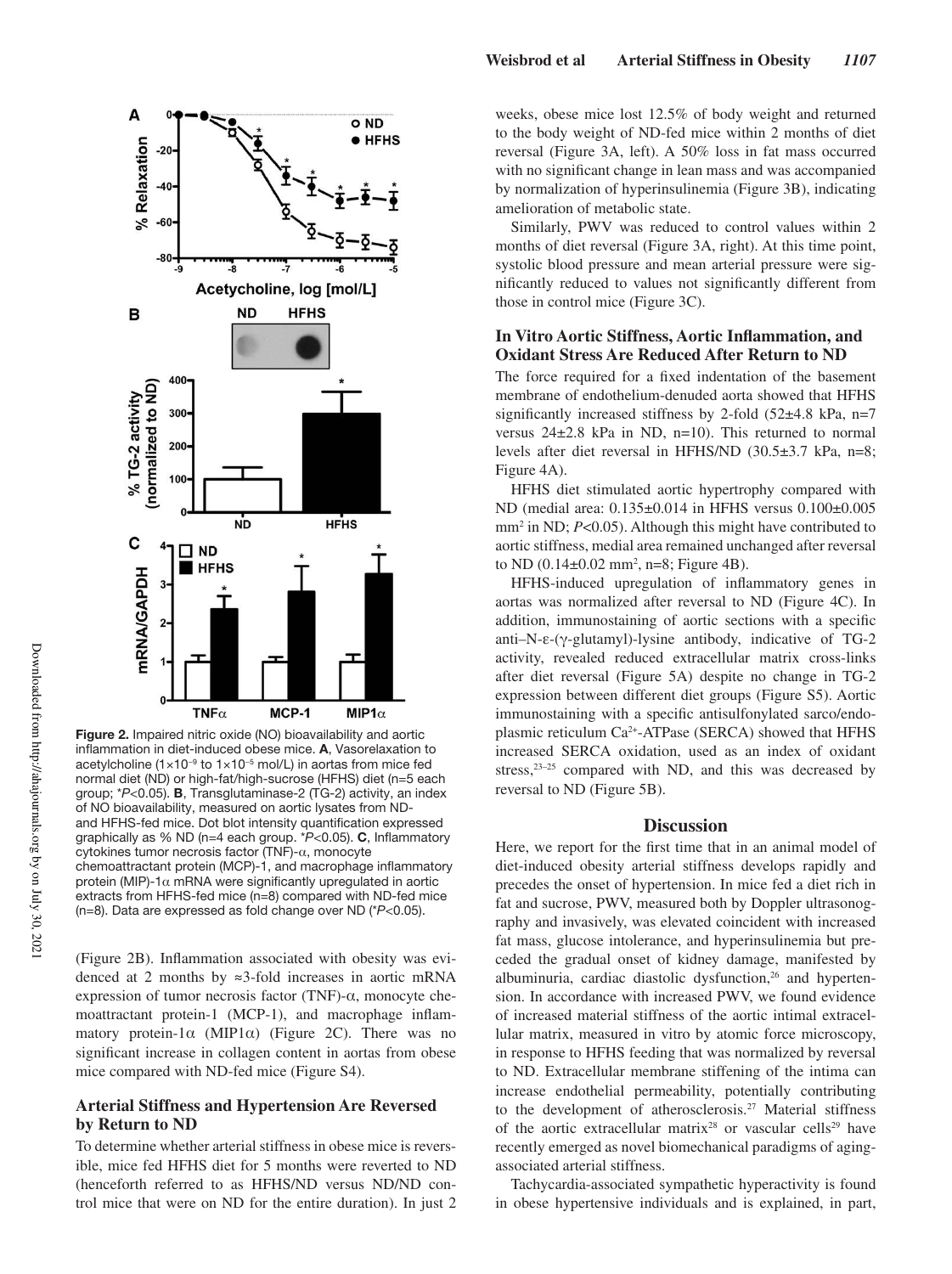

**Figure 3.** Reversal to normal diet (ND) reduces arterial stiffness and hypertension in high-fat/high-sucrose (HFHS)–fed mice. **A**, Body weights (BW, g) and pulse wave velocity (PWV, mm/ms) in HFHS-fed mice decreased to control values after reversal to ND. n=8 each group; \**P*<0.05 vs ND baseline; #*P*<0.05 versus HFHS baseline. **B**, Reversal to ND rapidly reduced fat mass (g, left *y* axis) and plasma insulin levels (μg/L, right *y* axis) in obese mice (n=4–14 in each group). **C**, Systolic blood pressure (SBP) and mean arterial pressure (MAP) of obese mice were significantly decreased after reversal to ND, whereas diastolic blood pressure (DBP) did not change (n=6). \**P*<0.05 vs baseline. Baseline indicates 5 months on diet (ND or HFHS), and reversal indicates 4 months of ND after 5 months of HFHS or ND.

by impaired baroreflex.<sup>21</sup> Similar to obese individuals, we found sympathetic activation and tachycardia in HFHS-fed mice that could, in part, contribute to hypertension in these mice. Notably, aortic stiffening could impair the activation of carotid and aortic baroreceptors because artery distensibility is the main stimulus for a baroreflex. Although the causal link between arterial stiffness and the development of hypertension is lacking partially because of the inherent functional relationship between arterial wall stiffness and distending pressure,<sup>30</sup> our findings support the hypothesis that arterial stiffness contributes to later hypertension in our model of dietinduced obesity. Interestingly, normalization of metabolic state achieved by weight loss after reversing obese mice to ND was associated with a rapid reduction in HFHS-induced arterial stiffness and systolic hypertension, suggesting that normalization of metabolic state may contribute to amelioration of abnormal vascular function.

HFHS-fed mice recapitulate many aspects of the metabolic syndrome, including insulin resistance, increased plasma



triglycerides, and hypertension,<sup>31,32</sup> making them an excellent model to study obesity-linked cardiovascular complications. Proinflammatory cytokines TNF-α, MCP-1, and MIP1α were upregulated by ≈3-fold in aortas from HFHS-fed mice and returned to control levels after reversing obese mice to ND. Inflammation and reduced vascular NO bioavailability are known important determinants of cardiovascular diseases, including arterial stiffness, particularly in settings of aging and diabetes mellitus.<sup>33,34</sup> In patients with rheumatoid arthritis, TNF- $\alpha$  is associated with an increase in carotid–femoral PWV and L-arginine/ asymmetric dimethylarginine ratio, indicative of reduced cellular NO-producing capacity. Thus, TNF- $\alpha$  may contribute to aortic stiffness, at least in part, by regulating NO bioavailability in settings of chronic inflammation.<sup>35</sup> Aortas of HFHS-fed mice had both increased expression of TNF-α and impaired aortic relaxation to acetylcholine, indicative of reduced endothelial NO production, as early as 2 months on HFHS diet. The reduced NO bioavailability was also evident by an increase in tissue TG-2 activity in aortic lysates from HFHS-fed mice (Figure 2B),

> **Figure 4.** In vitro aortic stiffness and medial area are increased in dietinduced obesity. **A**, Stiffness modulus (kPa) on aortic rings subjected to 0.1 μm indentation was increased in highfat/high-sucrose (HFHS)–fed mice and reduced to normal values after reversal to normal diet (ND; HFHS/ND; n=7–10 each group; \*\*\**P*<0.0005 vs ND). **B**, Medial area of thoracic aortas from HFHS-fed mice was significantly increased compared with ND-fed mice and was not affected by reversal to ND (n=4–8; \**P*<0.05 vs ND). **C**, HFHS-induced inflammatory cytokines tumor necrosis factor (TNF)- $α$ , monocyte chemoattractant protein (MCP)-1, and macrophage inflammatory protein (MIP)-  $1\alpha$  mRNA in aortic extracts were reduced to normal levels after reversal to ND (n=8 each group). Data are expressed as fold change over ND. \**P*<0.05 vs ND; #*P*<0.05 versus HFHS.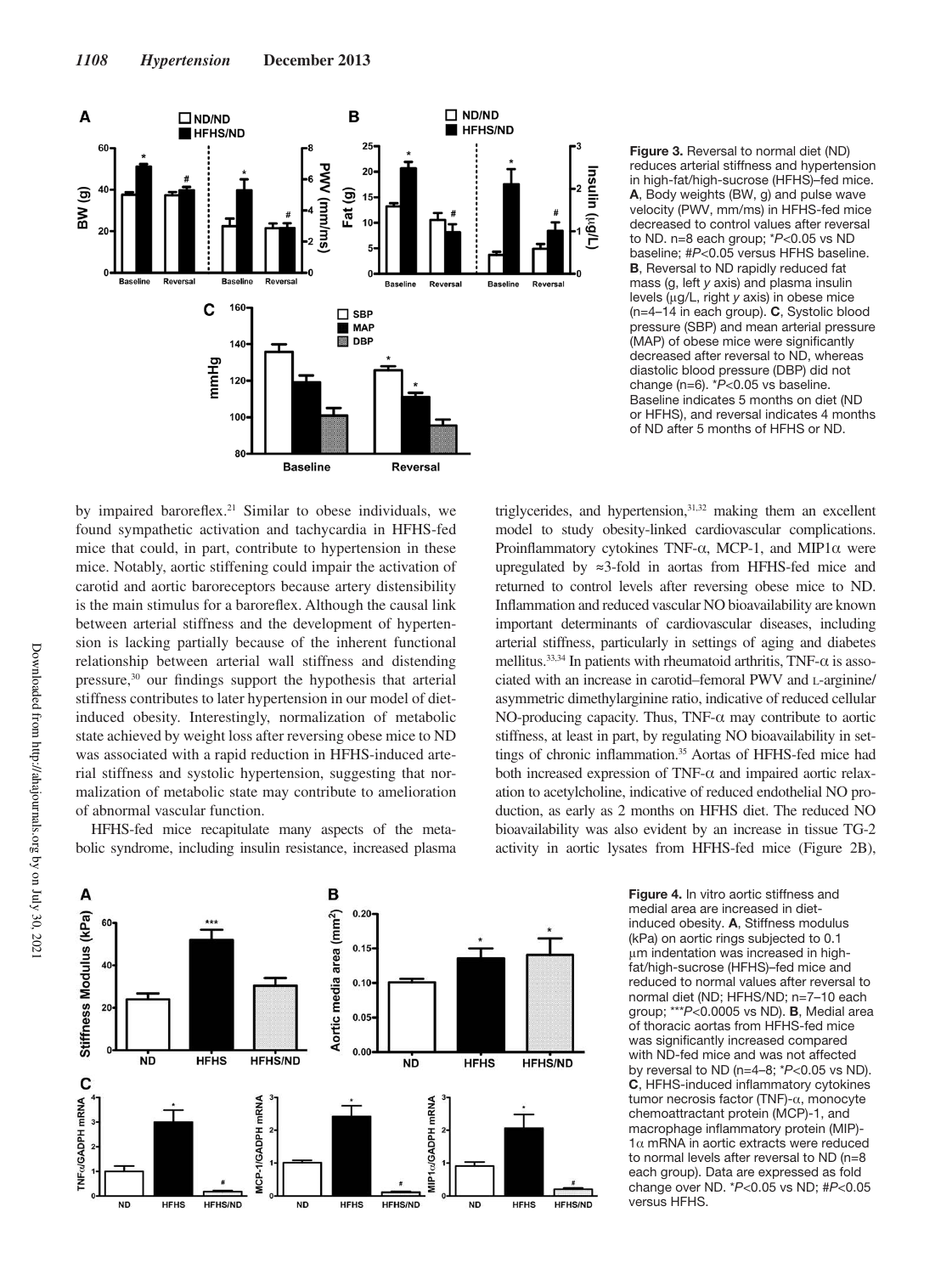

which was decreased after reversal to ND (Figure 5A). TG-2 is ubiquitously expressed in vascular cells and catalyzes a transamidation reaction to form strong N-ε-(γ-glutamyl)-lysine bonds between extracellular matrix proteins. TG-2 activity is inhibited by S-nitrosylation such that in settings of low NO bioavailability, it translocates to the extracellular space and becomes more active in forming matrix cross-links associated with arterial stiffness.<sup>22</sup> Furthermore, vascular extracellular matrix cross-links known as advanced glycosylation end products could form nonenzymatically in settings of chronic hyperglycemia,<sup>36</sup> possibly contributing to arterial stiffness in HFHS-fed mice.

In addition to decreased NO bioavailability, we found increased sulfonylated SERCA, a marker of oxidant stress, <sup>24,25,37</sup> in aortas from obese mice compared with ND-fed mice or mice reversed to ND. Oxidative post-translational modifications, such as sulfonylation of SERCA at cysteine 674, prevent NO-mediated SERCA-dependent Ca<sup>2+</sup> uptake into the sarco/ endoplasmic reticulum and, therefore, impair vascular smooth muscle cell relaxation.38 Decreased SERCA activity and endothelial NO in settings of HFHS-induced oxidant stress could therefore contribute to HFHS-induced arterial stiffness, at least in part, by increasing vascular smooth muscle tone. Taken together, our findings indicate that inflammation and decreased NO function could play a causative role in aortic and extracellular matrix remodeling and tone in obesity-induced arterial stiffness.

In conclusion, we showed for the first time in an animal model of diet-induced obesity that arterial stiffness precedes hypertension. Multiple mechanisms involving inflammatory mediators, matrix cross-linking, and decreased NO bioactivity may contribute to vascular remodeling and stiffness in advance of hypertension that may be, at least in part, a result of arterial stiffness causing undue stress on resistance vessels. The finding that reversal to ND improves vascular function in addition to the metabolic state indicates that arterial stiffness can be a novel target for early pharmacological or lifestyle interventions to prevent hypertension and associated complications in settings of obesity.

### **Perspectives**

Arterial stiffness is an independent risk factor for cardiovascular events. Hypertension is associated with arterial stiffness although their temporal relations remain controversial. Here, we report that in diet-induced obesity, arterial stiffness precedes the onset of hypertension. Weight loss improves not **Figure 5.** Aortic extracellular matrix cross-links and oxidant stress are induced by high-fat/high-sucrose (HFHS) diet and reduced after diet reversal. Representative pictures of (**A**) extracellular matrix N-ε-(γ-glutamyl)-lysine crosslinks (×10 magnification), indicative of transglutaminase-2 activity, and (**B**) sarco/endoplasmic reticulum Ca<sup>2+</sup>-ATPase (SERCA) sulfonylated at cysteine 674 (OxSERCA; ×40 magnification), used as index of oxidants, in aortas from normal diet (ND)-fed mice and HFHS-fed mice and after reversal to ND (HFHS/ ND). n=8–16; \**P*<0.05 vs ND; #*P*<0.05 vs HFHS. Graphs indicate immunostaining intensities (expressed in millions of pixels). For a color version, see Figure S6.

only the diet-induced metabolic impairment in obese mice but also arterial stiffness and hypertension. When considering the epidemic incidence of obesity in the United States, mainly because of excessive consumption of fat- and sucrose-rich diets, arterial stiffness could represent a novel therapeutic target to prevent obesity-associated cardiovascular complications including hypertension.

#### **Acknowledgments**

We thank Pratibha Chauhan and Xiuyun Hou for their technical assistance.

#### **Sources of Funding**

This work was supported by National Heart, Lung, and Blood Institute (NHLBI) R01 grants HL105287 to R.A. Cohen and HL097296 to C.A. Reinhart-King and was partially supported by the Evans Center for Interdisciplinary Biomedical Research ARC (Affinity Research Collaborative) on Molecular, Biomechanical and Genetic mechanisms of Arterial Stiffness at Boston University (http://www. bumc.bu.edu/evanscenteribr/), as well as NHLBI Contract Number HHSN268201000031C to R.A. Cohen.

#### **Disclosures**

G. Mitchell is the owner of Cardiovascular Engineering, Inc, a biomedical device manufacturer from which some instrumentation, used to conduct this study, was purchased. The other authors report no conflicts.

#### **References**

- 1. Sutton-Tyrrell K, Najjar SS, Boudreau RM, Venkitachalam L, Kupelian V, Simonsick EM, et al; Health ABC Study. Elevated aortic pulse wave velocity, a marker of arterial stiffness, predicts cardiovascular events in well-functioning older adults. *Circulation*. 2005;111:3384–3390.
- 2. Sutton-Tyrrell K, Newman A, Simonsick EM, Havlik R, Pahor M, Lakatta E, et al. Aortic stiffness is associated with visceral adiposity in older adults enrolled in the study of health, aging, and body composition. *Hypertension*. 2001;38:429–433.
- 3. O'Rourke MF, Hashimoto J. Mechanical factors in arterial aging: a clinical perspective. *J Am Coll Cardiol*. 2007;50:1–13.
- 4. Mitchell GF, Hwang SJ, Vasan RS, Larson MG, Pencina MJ, Hamburg NM, et al. Arterial stiffness and cardiovascular events: the Framingham Heart Study. *Circulation*. 2010;121:505–511.
- 5. Beltran A, McVeigh G, Morgan D, Glasser SP, Neutel JM, Weber M, et al. Arterial compliance abnormalities in isolated systolic hypertension. *Am J Hypertens*. 2001;14:1007–1011.
- 6. Gedikli O, Kiris A, Ozturk S, Baltaci D, Karaman K, Durmus I, et al. Effects of prehypertension on arterial stiffness and wave reflections. *Clin Exp Hypertens*. 2010;32:84–89.
- 7. Owens GK. Control of hypertrophic versus hyperplastic growth of vascular smooth muscle cells. *Am J Physiol*. 1989;257(6 pt 2):H1755–H1765.